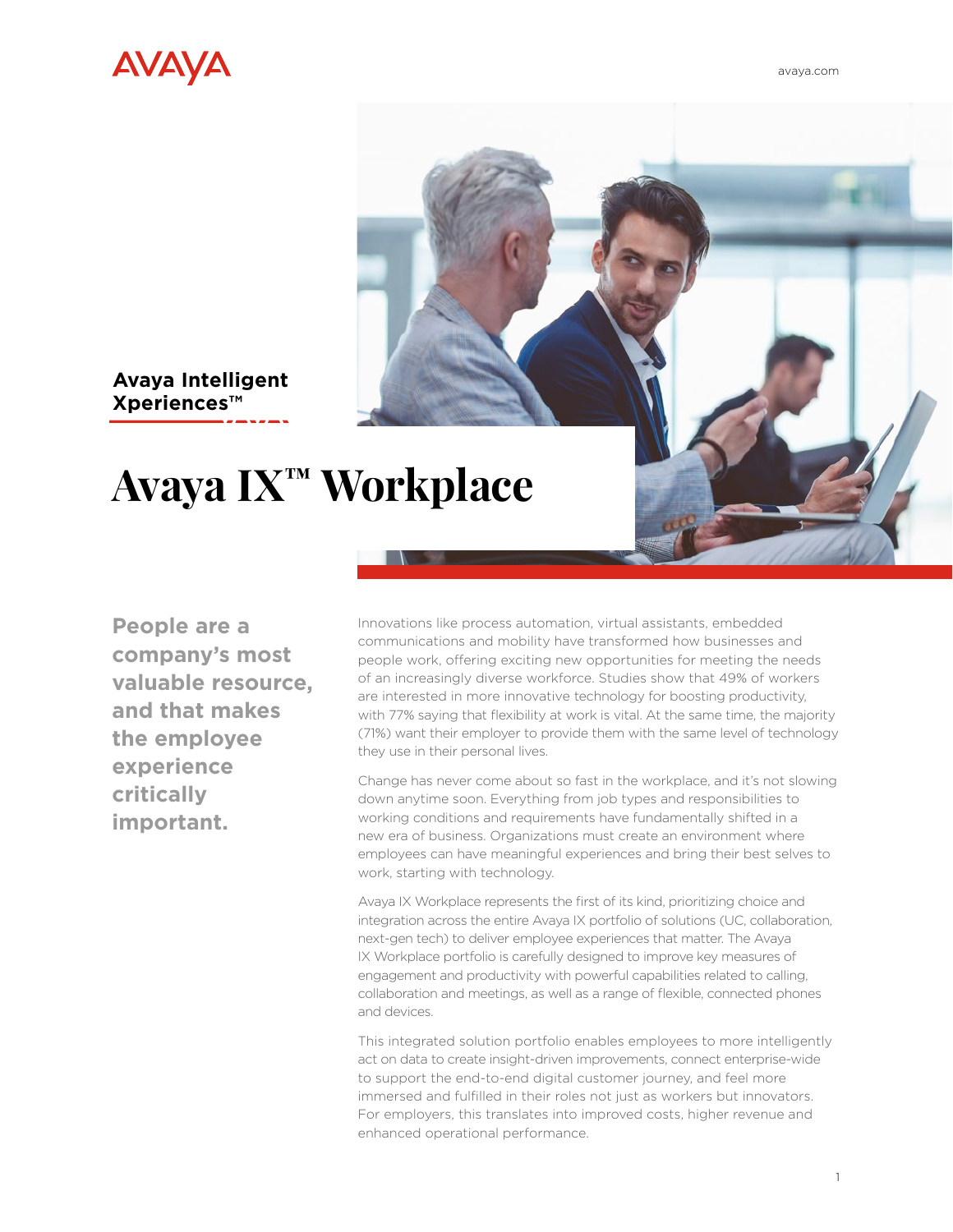## **Over 85% of employees cite ineffective communication for workplace failures.**

#### Calling: Strengthening a Classic

Over 85% of employees cite ineffective communication for workplace failures, according to Salesforce, leading to team misalignments and missed deadlines that can have a direct impact on their employer's bottom-line results. At the heart of this is calling, a tried-and-true form of communication that has gotten a fresh makeover with the rise of smartphones. With so many channels of communication in the workplace (chat, SMS, email, video) calling remains one of today's most frequently performed tasks among employees who use their smartphone for work every day (which is pretty much everyone by now).

Avaya IX Workplace simplifies and enhances calling by making the channel part of one easily accessible collaboration hub with unparalleled audio quality and security. Employees can access virtually every communication and collaboration need—not just calling but also messaging, meetings, presence and more—from one simple cloud application available on any device.

Through Avaya IX Workplace, employees can gain access not only to Avaya communication and collaboration apps but a slew of others from third-party leaders like Slack and WhatsApp via an open ecosystem of integration partners. In this way, employees can work when and where they want as well as how they want leveraging the apps they know and are already familiar with. For example, an employee could simply drag and drop a contact from Slack into a call via Avaya IX Workplace to quickly bring that individual—say, a SME or external resource—into the conversation. The result: faster and more efficient communication that drives more targeted business outcomes.

#### Collaboration: One App, Endless Possibilities

According to SmartSheet, 46% of organizations use six or more collaboration apps across a range of teams and departments. In sales, for example, a team may use Slack for communication while using Salesforce for contact management. In marketing, this could be WhatsApp for communication and HubSpot for data tracking and project management. Avaya IX Workplace enables teams to embed real-time communications directly into workflows and applications to save time, improve efficiency and drive better overall outcomes.

Consider the sales team example above. As opposed to having to cut and paste phone numbers to make calls—an inconvenient and error-prone process—team members could simply embed real-time communications directly into Salesforce so that calls could be placed or messages could be initiated with the click of a button using Avaya's underlying infrastructure. In this way, teams can eliminate the need to hop in and out of multiple disparate applications (a workplace issue that research shows can waste up to 32 days of employee productivity a year).

Avaya IX Workplace serves as a virtual war room that intelligently brings people and content together across the entire organization, enabling teams to seamlessly communicate, manage tasks, share files and meet on-demand. Employees can quickly view information like meeting schedules, call history (including details like inbound/outbound, length of time and number of attendees) and presence of people from meetings or calls.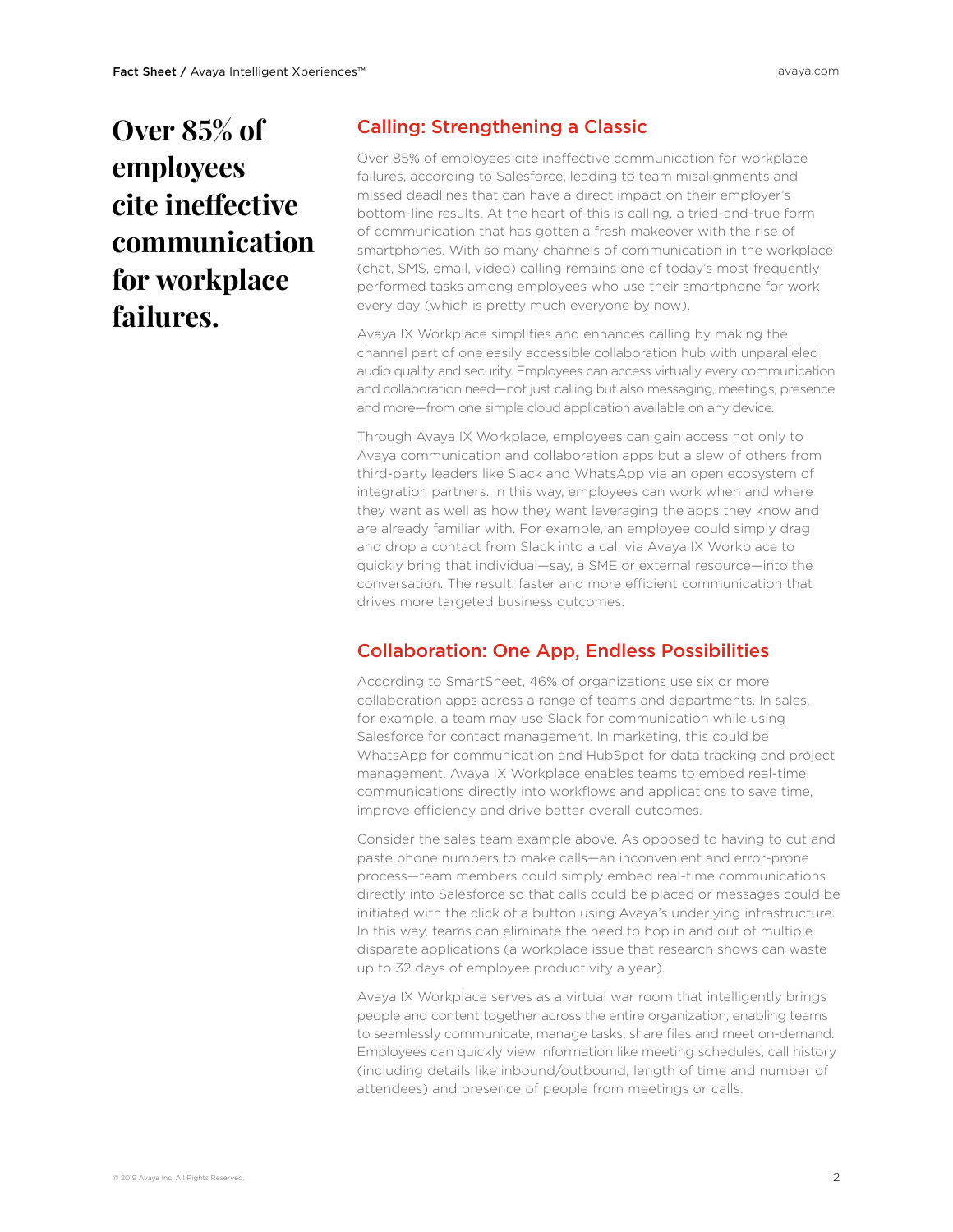

Any information shared during a meeting will be available to team members even if an attendee couldn't make it. All files of information —videos, screen shares, links—will remain available to attendees regardless of what device it was originally shared on (i.e. smartphone to desktop, tablet to smartwatch). This lack of flexibility and loss of context are key issues plaguing many workplaces today.

#### Meetings: Simplifying, Streamlining and Optimizing

The question isn't whether business meetings are effective (83% of employees say that meetings have a positive impact on projects) but how they can be improved to maximize overall effectiveness. This goes back to the issue of almost half of companies using six or more collaboration apps across teams and departments.

Think about it: how can you do a cost justification when using different systems from different vendors? How can you efficiently gather data from these apps and vendors to measure productivity and performance in line with key business objectives? This convoluted environment makes this virtually impossible to achieve. As an integrated collaboration hub, Avaya IX Workplace converges audio, video, Web collaboration, webcasting and more to one platform and application, providing managers with one feed for all meetings activity to track performance, reduce admin time (one set of log-in credentials), streamline user training and, of course, save costs.

In this way, an organization can use the many different applications it normally would for different meeting circumstances—audio, Web, room system/video conferencing—as part of one simplified, streamlined app available on any device. Best yet, the scalability of Avaya IX Workplace supports up to 250,000 users. That means one-click meeting access for a group of 500 people, be that your marketing team or entire organization.